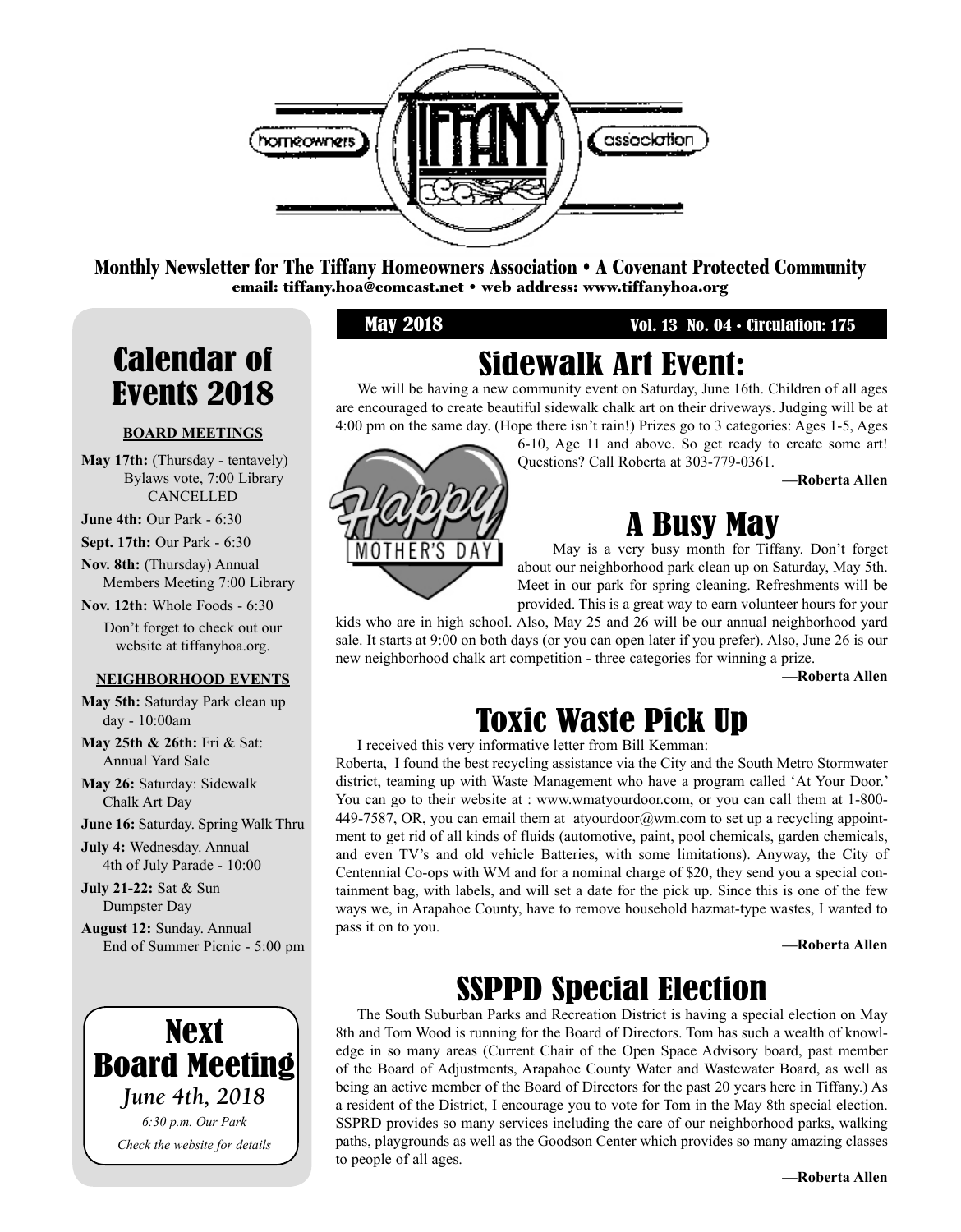#### Thank You

A really big thanks to all of you who kept your cars off the street during Centennial's street sweeping day. **—The Board**

#### Neighborhood Review

**THE SIZZLE GRILL** - *Dry Creek & University - 7422 S University Blvd, Centennial, CO 80122. www.SizzleGrillDenver. com. Hours: Mon-Friday 11:00 am - 8:30 pm*

Ever have an Asian Hamburger? This is a great place to try it! The food is great and the local, family owners are wonderfully friendly and somehow always seem to remember you!

We have tried most of the items on the menu, from mushroom burgers to fried shrimp salads. They have added a little something (sesame seed oil?) to their cooking that gives everything a special flavor that is very different and appetizing. Reasonable prices and ample portions are provided. They have High School lunch specials and a great mix of flavors.

Not far from Tiffany - try a walk thru the green belt trails to the Sizzle grill the next time you are ready for adventure!

(Please feel free to contribute your own review of a local business and send the article to our newsletter editor. )

**—The Tiffany Restaurant Reviewer**

### Easter Egg Hunt in Review

Easter Egg Hunt: I was disappointed to see only a few children at our Easter Egg Hunt. It was posted on our newsletter (without the time) and also at both entrances (which included the time). Could you give me a call or email me and let me know if you think that the Easter Egg Hunt should continue for next year? It has always been my favorite event of the year but my opinion isn't always on target. Thanks. 303-779-0361 or rallen. montana@yahoo.com **—Roberta Allen**

#### Tiffany Park Clean-Up Day

Looking to get to know some of your neighbors better and help Tiffany? There is a park clean up day on Saturday May 5th at 10. Bring your work gloves and a water bottle.**—The Board**

#### May Election

The South Suburban board election is May 8th. See ssprd. org/election for more info and to request an absentee ballot. Or call 303-798-513. You can also vote in person at Goodson Recreation Center from 7am to 7pm. You will not automatically get a ballot in the mail. **—Debbie Rasor**





#### Tiffany Homeowners Association Directors and Volunteers

**www.tiffanyhoa.org • PO Box 3392, Centennial 80161** Contact any board member by email, tiffany.hoa@comcast.net **President:** Roberta Allen, rallen.montana@yahoo.com .....303-779-0361 **Past Pres, Treas., Maint:** Tom Wood .......................................303-721-8421

| Sec: Mike Wood, Michael james wood@hotmail.com720-639-2467          |  |
|---------------------------------------------------------------------|--|
| <b>At Large:</b> Jeffrey Huston, jdh7421@msn.com 303-332-1932       |  |
| <b>At Large:</b> Larry Devries, devrieslarry@gmail.com 303-870-1022 |  |
|                                                                     |  |
| <b>ACC Committee:</b>                                               |  |

Dan Westoff, Chair: dan.westhoff@lmco.com, 303-770-7649 Sue Eisen: Susie.e@mail.com, 303-475-8956

| Alan Siderius: alansiderius@gmail.com, 303-694-4202 |  |
|-----------------------------------------------------|--|
|-----------------------------------------------------|--|

| <b>Newsletter Editor:</b> Caitlin M. thetiffanynewsletter@gmail.com |  |
|---------------------------------------------------------------------|--|
| Newsletter Coordinator: Debbie Rasordebrasor13@gmail.com            |  |
|                                                                     |  |
|                                                                     |  |
|                                                                     |  |

**Remember – Tiffany is a covenant-controlled community. You need to contact an ACC member whenever you change the visual appearance of your home, including your backyard changes. The ACC request form is on our web site or you can call an ACC member to get one as well. Roof replacements must be approved by the ACC prior to beginning the work. Thank you – The Tiffany Board**

News Articles

The deadline for news articles is the 15th of the month before the next month's issue, except for the Jan. issue which is Dec. 6th. Please email news articles to the editor at **thetiffanynewsletter@gmail.com.** Articles can be no longer than 250 words and must have the author's name and phone number attached. **All articles must be approved by the editor for publication, or as space permits.** 

#### Advertising

The deadline for advertisements is the 15th of the month for the next month's issue, except for the Jan. issue which is Dec. 6th.

To place an ad, call **Colorado Lasertype, 303-979-7499.**

Email: **getinfo@coloradolasertype.com** 

To find ad rates and discounts, go to

#### **www.ColoradoLasertype.com**

and click on the "Advertising Rates" link.

*The Tiffany Homeowners Association newsletter* is published monthly by the Tiffany Homeowners Association, a non-profit homeowners association. Appearance of an advertisement in this publication does not constitute a recommendation or endorsement by the publisher or the association of the goods or services offered therein. The opinions expressed in this newsletter are those of the individual authors and not of the Board of Directors of your association or the publisher. Neither the Board, publisher nor the authors intend to provide any professional service or opinion through this publication.

#### See Something Wrong?

If you see anything in our neighborhood that needs attention, such as a water leak or something broken, please call a Board Member to let us know. We try to keep a close watch on everything but your help is always appreciated. Thank you. **— The Tiffany Board**

The Board voted to approve a policy that requires garbage pick up on one day a week. Many residents have been concerned that it is a safety issue having so many huge trash trucks zooming through our small neighborhood 5 days a week. It is also a noise and air pollution issue. The Board is requesting that all trash pickup occur on Tuesdays. Residents can pick whatever trash company they want, but their pick up day must be on a Tuesday. This policy will be enforced on July 1, 2018,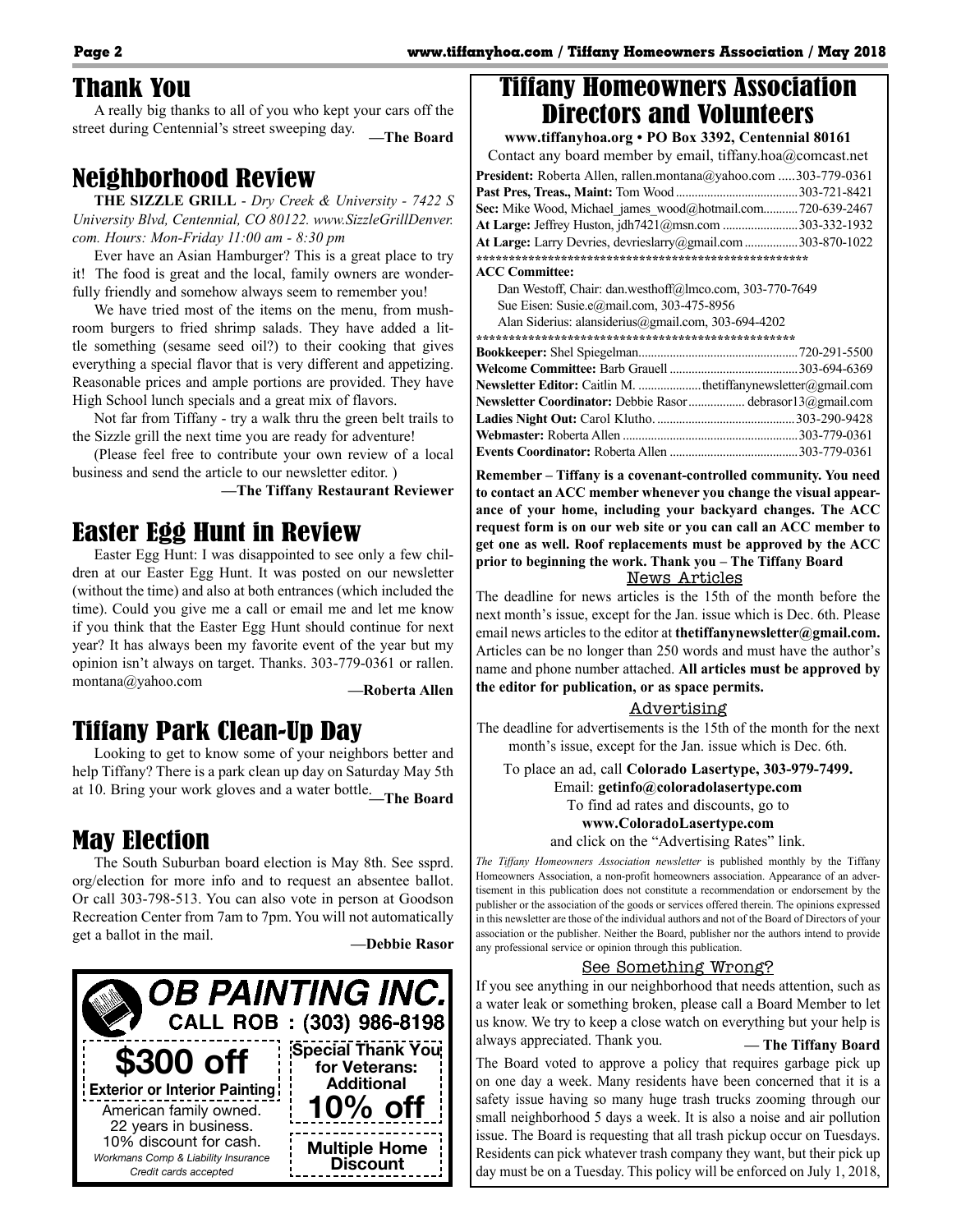#### Tiffany Easter Egg Hunt

Tiffany kids had fun finding and re-hiding Easter eggs. Thanks to the following for volunteering to make this event happen: Robert Allen, Carol Klutho, Stan Rasor (photos), David Henninger (coffee), and Debbie Rasor.

**—Debbie Rasor**



### "Duck Pond" Water Replacement

The Spring from time-to-time South Suburban is replacing the water in the duck pond with stream water. The pond is next to Easter and the Big Dry Creek trail. According to Trails and Natural Open Space Manager, "The pump is used to pump fresh water from the creek into the pond and circulate it back into the creek. This pumping was necessary in order to cycle through fresh water. We had not received significant moisture since July of 2017 and the pond was becoming anaerobic and foul smelling. Although the cycling of water does help add oxygen to the pond and keep the water temperatures cooler, it will not detour the algae growth once the summer heat returns." **—Debbie Rasor**



### Tiffany ACC Spring Walk-thru

The Architectural Control Committee (ACC) does an annual Walk-thru of the neighborhood. Each home is observed for covenant violations. This walk-thru is scheduled for Saturday, June 16th. The most frequent findings from past years are: 1) sidewalk encroachment by shrubbery, 2) weeds growing up through rocked areas or flower beds, 3) clutter in side yards, 4) dead or dying trees, and 5) peeling exterior trim paint. Be thoughtful of your walking neighbors. Provide seven feet of clearance above the sidewalk. Make sure your trees, shrubs, plants, or vehicles do not occupy any of the sidewalk space so two people can walk side-by-side down the sidewalk unhindered. Also, make Tiffany more visually appealing by promptly putting your trash cans out of sight after pick-up. By taking a critical look around your property and correcting anything that is visually unappealing, you may well save yourself from getting a violation letter from the ACC. Your neighbors will appreciate your efforts and the ACC will be spared the effort of sending out the notice.

**—Dan Westhoff, Al Siderius, Susie Eisen**

#### Tiffany Ladies Night Out

Tiffany 'Ladies Night Out' group gets together typically on the 3rd Thursday evening of each month. This month it is the second Thursday. For more details about the group and specific events, contact Carol at 303-290-9428.

- Thursday May 10th, dinner at a local restaurant
- Summer patio party and trip to an outdoor concert planned **—Carol Klutho**

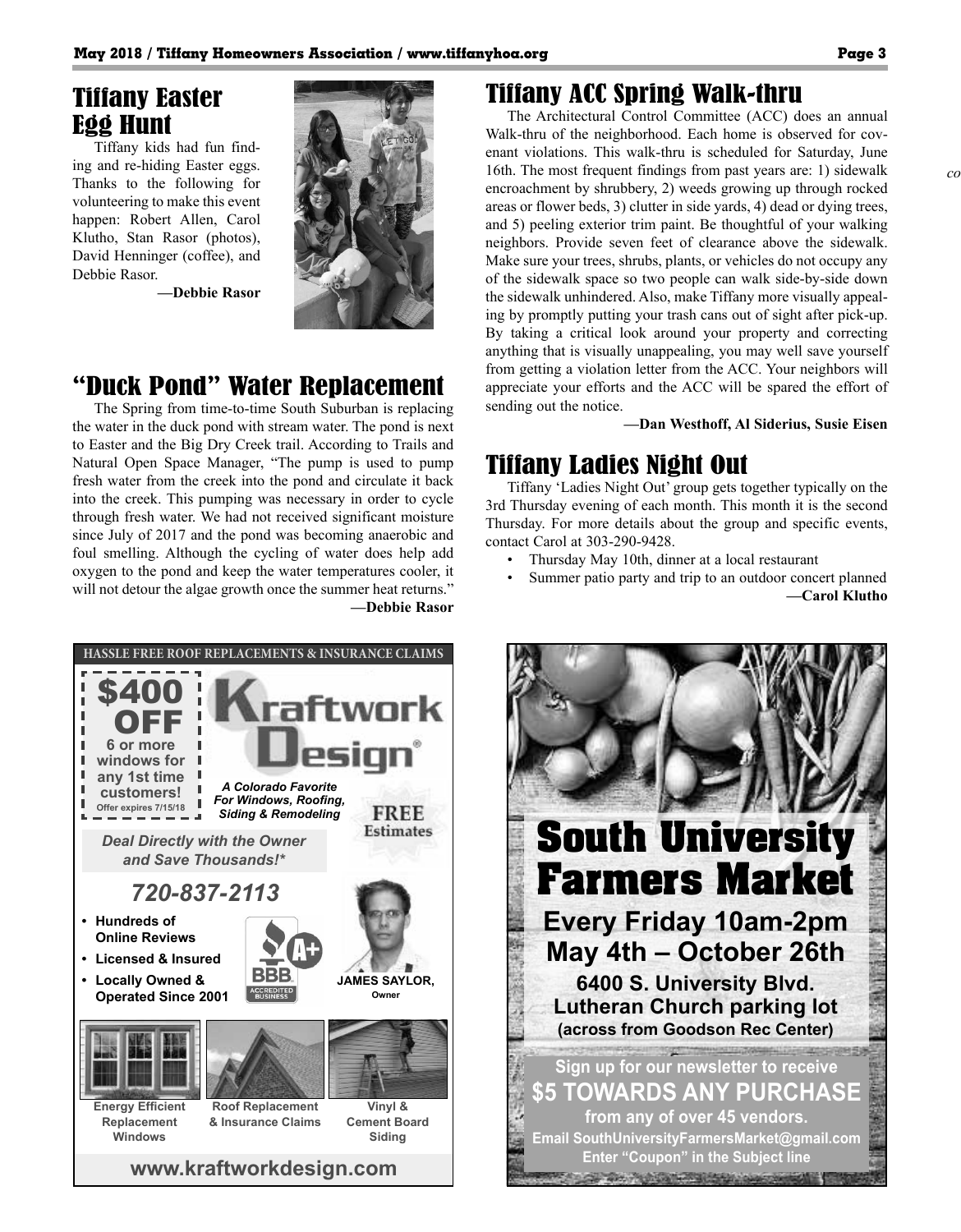### CenCON Notes (March 26, 2018)

- **• Sheriff's Department**  1020 Dry Creek Road had multiple arsons using newspapers on front stoops on March 1<sup>st</sup>. Didn't catch them but hasn't recurred. Top accidents for the month: Yosemite and Dry Creek, Peoria & Easter, Arapahoe & Havana. Citizen Academy: April 3-May 3. National Drug Take Back Days on April 28<sup>th</sup> at 10am-2pm: Kaiser on Arapahoe. No needles, chemotherapy, or illegal drugs. Child Abuse Prevention Month is in April and will be placing pinwheels to promote awareness. New canine handler (deputy) and 2 new dogs (German Shepard) for a total of 4 dogs. They are in training with Greenwood Village.
- **•** Centennial Town Hall meeting for people who can't drive and their caregivers. What needs are not being met in Centennial? What needs are being met? April 18<sup>th</sup> in Streets of Southglenn from 6-8 pm @ South Metro Chamber (2154 E Commons Avenue).
- **• Arapahoe Library** Koelbel library will have a display of outdoor art for the next 3 months. Check out the stainless steel kinetic sculpture.
- **South Suburban** Election May 8<sup>th</sup>. There are 9 candidates for 3 open positions. **Neighborhood resident Tom Wood is running for the board**. New catalog of "Active at any Age" classes is available. Still many job openings to fill (lifeguards, forestry, golf maintenance worker). In general must be 16 or older. Lots of part-time opportunities.
- **• City of Centennial** In March, there was a survey on redevelopment options. In April, there is an online survey for planning on accessory dwelling units and tiny homes at centennialco.gov/centennialnext through April 25th. Community input events were held in April.

**—Summarized by Debbie Rasor**



#### AHS Events

Check out what's going on this month at Arapahoe High School! Bring your family to these nearby events:

- 5/5 (2 pm): Sophomore Baseball Game @ AHS Baseball Game
- 5/11 (6-8 pm): Improv Show & Company Showcase  $\omega$  AHS Theatre
- 5/15 (7-8:30 pm): Choir Concert @ AHS Theatre

These are just a few of the activities going on this month! Check out the LPS calendar of events for more information: https://goo.gl/ iZWe5M

**—Caitlin McKoy**

## Teen Services

To add your teen's name, please email **Colorado Lasertype** at **getinfo@ coloradolasertype.com** and leave the following information: the **neighborhood you live in**, your age, parent email and the categories you would like included. Categories: **(B)** Babysitting; **(\*)** Red Cross Cert for CPR; **(L)** Lawn care; **(S)** Snow removal; **(P)** Pet & House sitting.

No recommendation or endorsement of any of the names on this list is implied or stated by the homeowners association board or Colorado Lasertype.

|           |    |               | <b>Parent Email:</b>        |
|-----------|----|---------------|-----------------------------|
| Maggie H. | 13 | B*            | Alison@kelmanproperties.com |
| Alex L.   | 14 | P/S           | kevinmlambert@hotmail.com   |
| Elyse L.  | 13 | В             | kevinmlambert@hotmail.com   |
| Lynae L.  | 12 | B/P           | kevinmlambert@hotmail.com   |
| Matt I    | 15 | P/L           | tluci@comcast.net           |
| Maia T.   | 15 | $B^{\star}/P$ | paulatravis@msn.com         |
| Halle T.  | 12 | P             | paulatravis@msn.com         |



#### **Need to Update Your Will?** We specialize in wills and trusts, esfate planning and probate.

Pros tatifal concultation. Evening and Saturday appointm uk malinida

#### Call 303-794-5901



Patrick M., Plank, Attorney at Law 26 West Dry Creek Chris, Suite 420 Littleton, CO 80120 www.demorallic.com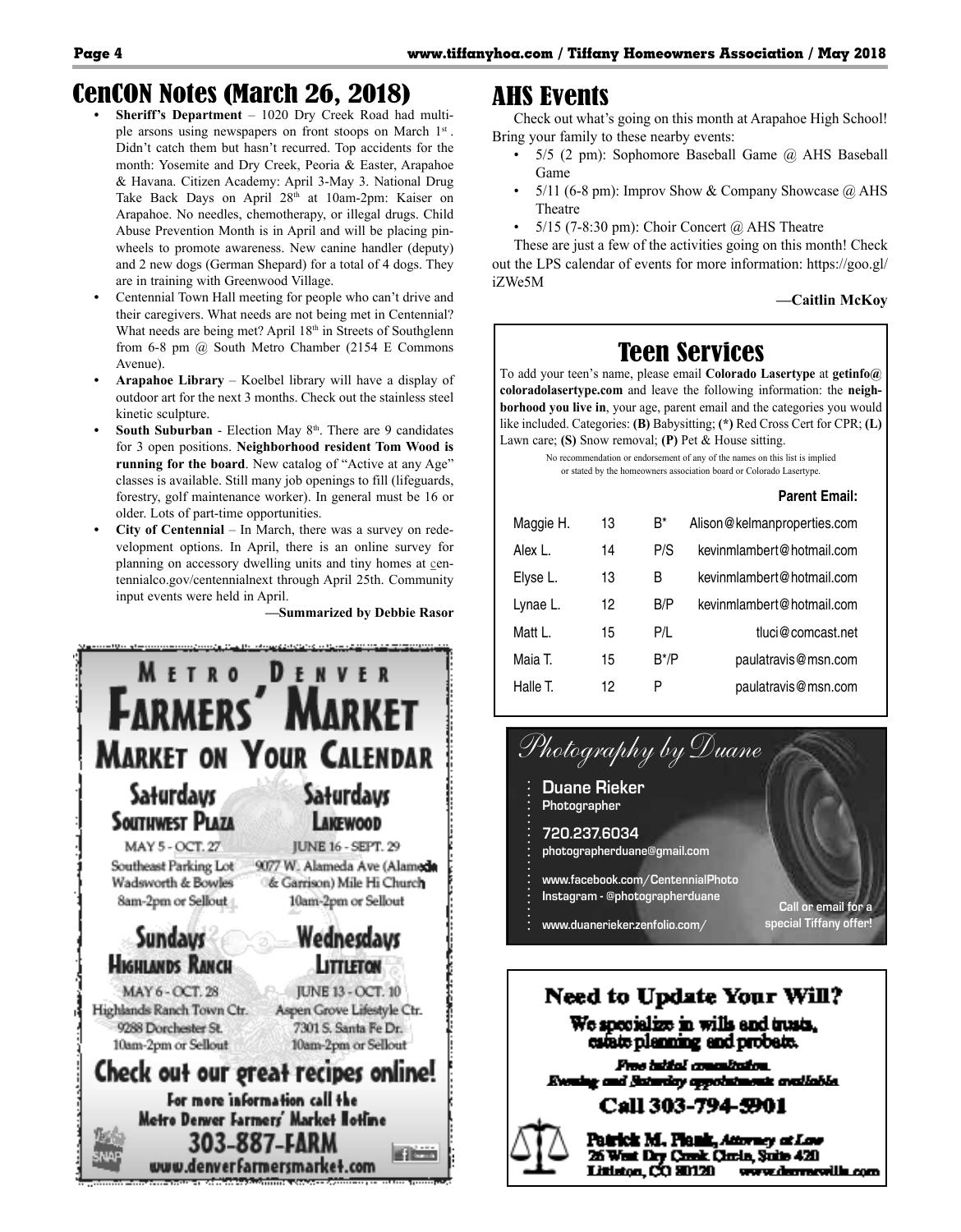### CLASSIFIEDS: The perfect way to advertise your small or large business! Ads are inexpensive and reach many homes! Call or email us today!

Classified ads are \$2.50/line (about 40 characters/line). Contact Colorado Lasertype at **303-979-7499** or **getinfo@ColoradoLasertype.com** to place an ad. To view our display ad prices, visit our website at **www.ColoradoLasertype.com**. The deadline for placing a classified or display ad is the 15th of the month for the next month's issue (i.e., 15th of Sept. for Oct. issue), except the January issue, which has a deadline of December 6th. Residents placing ads to sell household items are not charged a fee.

**A&M Lawn Service - Spring Specials!** Lawn Aeration: avg \$40/5,000 sq ft., Spring fertilization: \$40-\$60, Power Raking \$85/5000 sq. ft. Weekly Mowing avg \$25-\$40. Landscape, Sprinkler Installation & Repair, Sprinkler System Start-Up & Repairs. Family owned. Lic/Ins. 303-791-5551.

**Lone Wolf Sprinklers.** 30+ yrs. exp. Repairs, start-ups, updates & winterizing. Free estimates. O: 720-362-2563 C: 720-934-6701.

**Yard & garden design, consult & planting** www.oakesgardendesign.com 3/999-8228

**Spring air duct cleaning & chimney cleaning. Chimney repairs 10% off 720-299-7782.**

**OB PAINTING.** Interior/Exterior. Free Estimates. Rob: 303-986-8198

new in plastic. Retails \$529, asking \$265. Also, **NEW KING SIZE pillowtop set.** Retails \$699, asking \$385. 303-742-4860.

care & landscaping. Free est. 3/908-4846.

**Haul it 4 less.** Junk/Debris Removal 4 less. We take all furniture, junk & yard debris & Hot Tubs. Cheap appliance removal. Not much more than a roll off-we do labor. Peter 303-249-1980. **www.haulit4less.com.** 

**Mike the Plumber -** Your reliable neighborhood plumber for 14 yrs. Competitive rates. Free estimate. 720-422-8139

**Highlands Pride Painting- 303-738-9203**

**QUEEN PILLOWTOP MATT/BOX SET.** Brand **LEE'S PAINTING -** Complete Residential Specialists, Excellent Refs, 303-915-5586

**Mile High Lawn & Garden.** Complete lawn Affordable. Licensed/Insured. 40+ Years Exp. **Remington Paint - INTERIOR / EXTERIOR**  Home painting. Detail Oriented, Honest, Reliable, Andrew 720-306-1798.

> **Drywall - Basement finishes - Remodeling.**  Years of exp. w/ refs. Gary 303-829-6363

> **Allison Cares. Your Personal Assistant.** \*Home health care \*Child care \*Yard work/cleanup \*Snow shoveling \*Housecleaning/organizing \*Property management/maintenance \*Clean move-outs/move-ins \*Errands \*No job too big or too small \*I care about all your family needs. Call for an estimate. 303-875-7271. allisonfulton cares@yahoo.com.

## Tiffany Neighborhood Corner

- Learn how to prune roses at the War Memorial Rose Garden near Sterne park on May 5 from 8-noon. If you plan to volunteer, please contact Vanessa Greenhouse at call 303.721.8478, ext. 68480.
- **•** Thanks to all of you who pick up after your dogs. It is greatly appreciated by the entire neighborhood.
- To add your comments and observations to the neighborhood corner, contact Debbie Rasor. **—Debbie Rasor**

#### **FABULOUS** Amazingly Affordable,<br>Comfortably Casual, **FAMILY FUN!** BEST KEPT Delightfully Different. *SECRET IN* THE ARFA Your annual membership **Unlimited Golf, Tennis, Swim:** Swim and Tennis packages available fee covers the entire year. Social events throughout the year There are no daily use include movie nights, Kentucky Derby fees or required monthly party, Carino Night, 4th of July party, expenditures. Glow-Ball golf and more! **GOLF SWIMMING** FUN • Par 3, 1,3#7 yda. · Swim team • Grills, HYOB • No tee times · Special events • 2 diving boards · Junior golf program · 2 tennis/pickleball concta • Room to swim B adant boudtes taking the Blazds of 8 1459 E. Feator Account + Daniers Int 133-80122 Ph 303.798.1656 southglennac.com